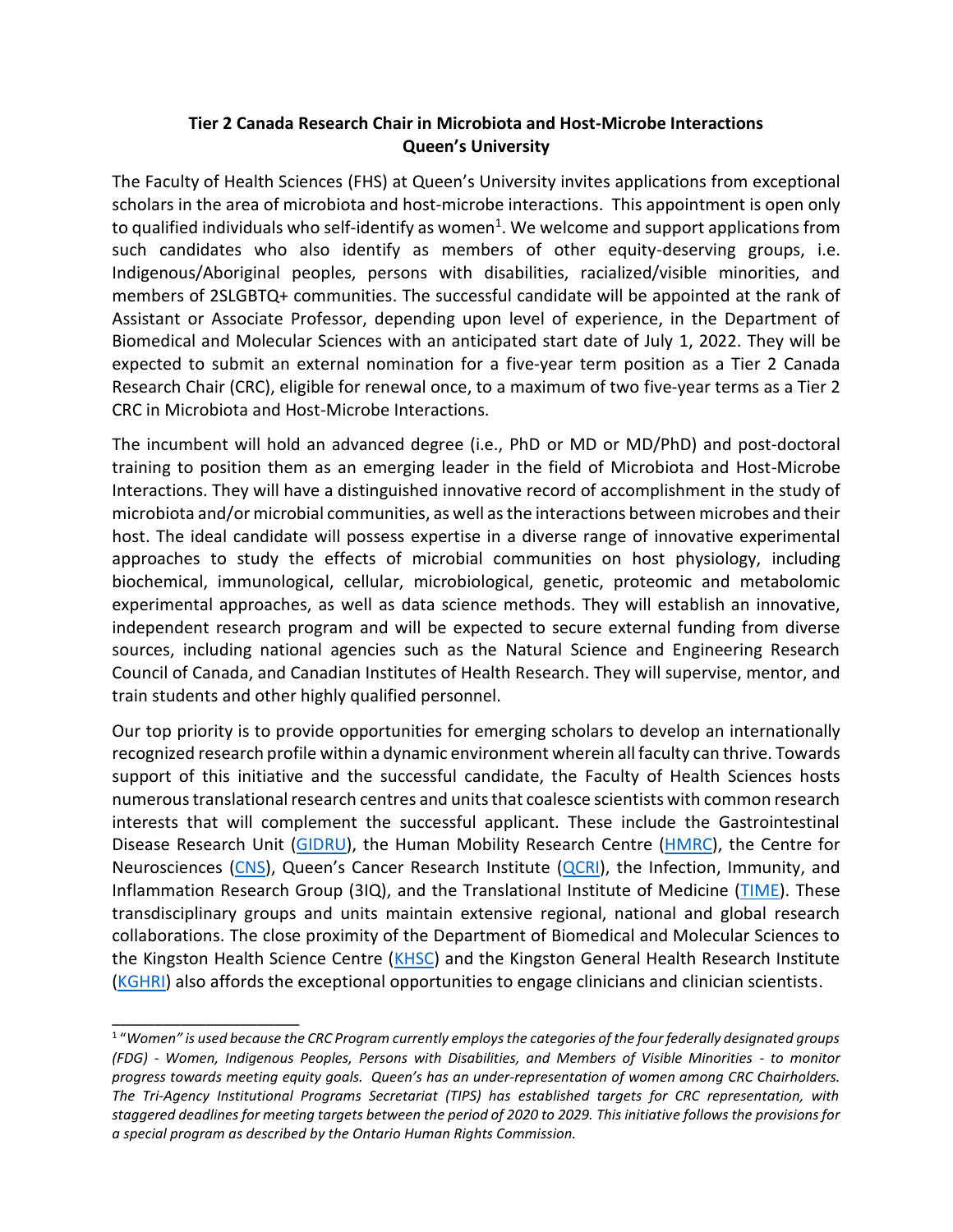This rich collaborative environment includes unique opportunities to study defined microbial communities in a state-of-the-art chemostat facility, the potential to study biobanked microbiota samples from large cohorts of highly phenotyped patients and the possibility to study microbehost interactions with basic and clinician-scientists in novel preclinical and human studies.

Canada Research Chairs were established as part of a national strategy to foster research excellence [\(www.chairs-chaires.gc.ca\)](http://www.chairs-chaires.gc.ca/). The successful candidate must submit an external application to the Tri-agency Institutional Program Secretariat that meets the requirements for the successful nomination of Tier 2 Chair as defined by the Canada Research Chairs Program:

- be an excellent emerging world-class researcher who has demonstrated particular research creativity;
- have demonstrated the potential to achieve international recognition in their field in the next five to ten years;
- have the potential to attract, develop and retain excellent trainees, students and future researchers; and
- be proposing an original, innovative research program of high quality.

Candidates more than 10 years from their highest degree at the time of nomination may have their eligibility for a Tier 2 Chair assessed through the program's Tier 2 justification process. Acceptable justifications are generally limited to breaks in the candidate's research career due to maternity or parental leave, extended sick leave, clinical training, and family care. Please contact [research@queensu.ca](file:///C:/Users/currana/AppData/Local/Microsoft/Windows/INetCache/Content.Outlook/TP06NXJC/research@queensu.ca) if you desire more information on the Tier 2 justification process. In addition, the impact of certain circumstances (including but not limited to parental leave, family responsibilities, illness, disability, research in emerging fields, limited access to resources) that may legitimately affect a nominee's record of research achievement will be given careful consideration when assessing the nominee's research productivity. Candidates are encouraged to provide any relevant information about their experience and/or career interruptions to allow for a fair assessment of their application.

People from across Canada and around the world come to learn, teach and carry out research at Queen's University. Faculty and their dependents are eligible for an extensive benefits package including prescription drug coverage, vision care, dental care, long term disability insurance, life insurance and access to the Employee and Family Assistance Program. You will also participate in a pension plan. Tuition assistance is available for qualifying employees, their spouses, and dependent children. Queen's values families and is pleased to provide a 'top up' to government parental leave benefits for eligible employees on maternity/parental leave. In addition, Queen's provides partial reimbursement for eligible daycare expenses for employees with dependent children in daycare. Details are set out in the Queen's-QUFA Collective Agreement. For more information on employee benefits, see [Queen's Human Resources](http://www.queensu.ca/humanresources/).

Additional information about Queen's University can be found on the Faculty Recruitment and [Support](http://www.queensu.ca/facultyrecruitment) website. The University is situated on the traditional territories of the Haudenosaunee and Anishinaabe, in historic Kingston on the shores of Lake Ontario. Kingston's residents enjoy an outstanding quality of life with a wide range of cultural, recreational, and creative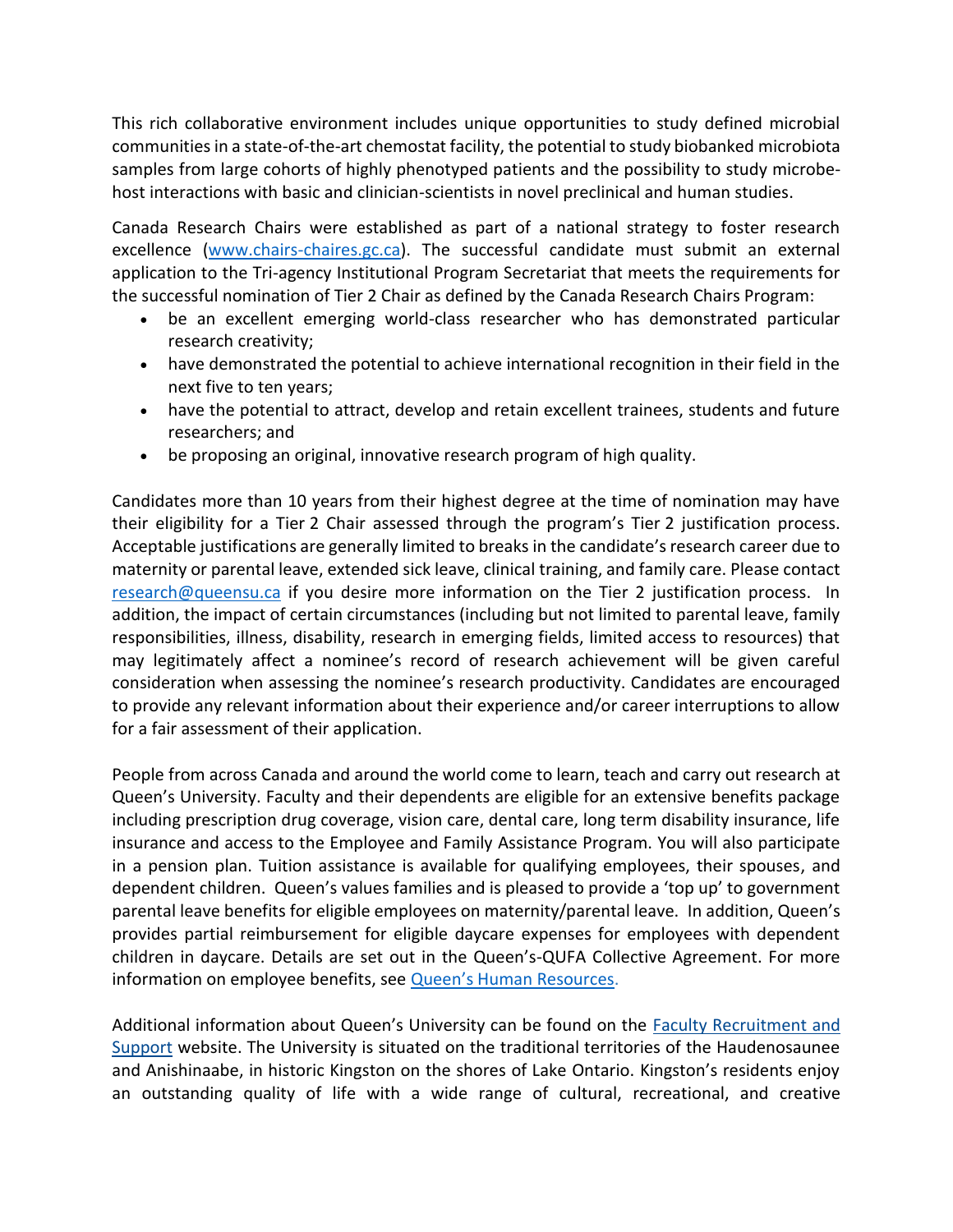opportunities. Visit [Inclusive Queen's](https://www.queensu.ca/inclusive/) for information on equity, diversity and inclusion resources and initiatives.

Queen's University is committed to diversity and inclusion and has an employment equity program that meets the goals of the Canada Research Chairs program and the requirements of our collective agreement with the Faculty Association. This appointment is open only to qualified individuals who self-identify as women. We welcome and support applications from such candidates who also identify as members of other equity-deserving groups, i.e. Indigenous/Aboriginal peoples, persons with disabilities, racialized/visible minorities, and members of 2SLGBTQ+ communities. All above-defined eligible applicants for this position will be invited to self-identify once they have applied. Self-identification information will be held in confidence by the Human Rights and Equity Office and one specially trained member of the selection committee. All qualified candidates are encouraged to apply; however, in accordance with Canadian Immigration requirements, Canadian citizens and Permanent Residents of Canada will be given priority.

To comply with federal laws, the University is obliged to gather statistical information as to how many applicants for each job vacancy are Canadian citizens / permanent residents of Canada. Applicants need not identify their country of origin or citizenship; however, all applications must include one of the following statements: "I am a Canadian citizen / permanent resident of Canada"; OR, "I am not a Canadian citizen / permanent resident of Canada". Applications that do not include this information will be deemed incomplete.

Candidates should submit a complete application comprising:

- a cover letter (including one of the two statements regarding Canadian citizenship / permanent resident status specified in the previous paragraph);
- a current Curriculum Vitae that includes a comprehensive list of publications, awards, and grants received;
- a statement of current and prospective research interests and experience;
- a statement of teaching experience and interests together with a teaching portfolio,
- a statement of equity, diversity, and inclusion: candidates should identify their strengths and experiences with respect to increasing equity, diversity, and inclusion
- the names and contact information of a minimum of three referees, one of whom must be at arm's length.

Review of applications will commence on March 30, 2022 and continue until a suitable candidate is found. Applicants are asked to send all documents in their application packages electronically as PDFs to:

> Dr. Lynne-Marie Postovit Head, Department of Biomedical and Molecular Sciences Queen's University Kingston, Ontario, K7L 3N6 [dbmsrecruit@queensu.ca](mailto:dbmsrecruit@queensu.ca)